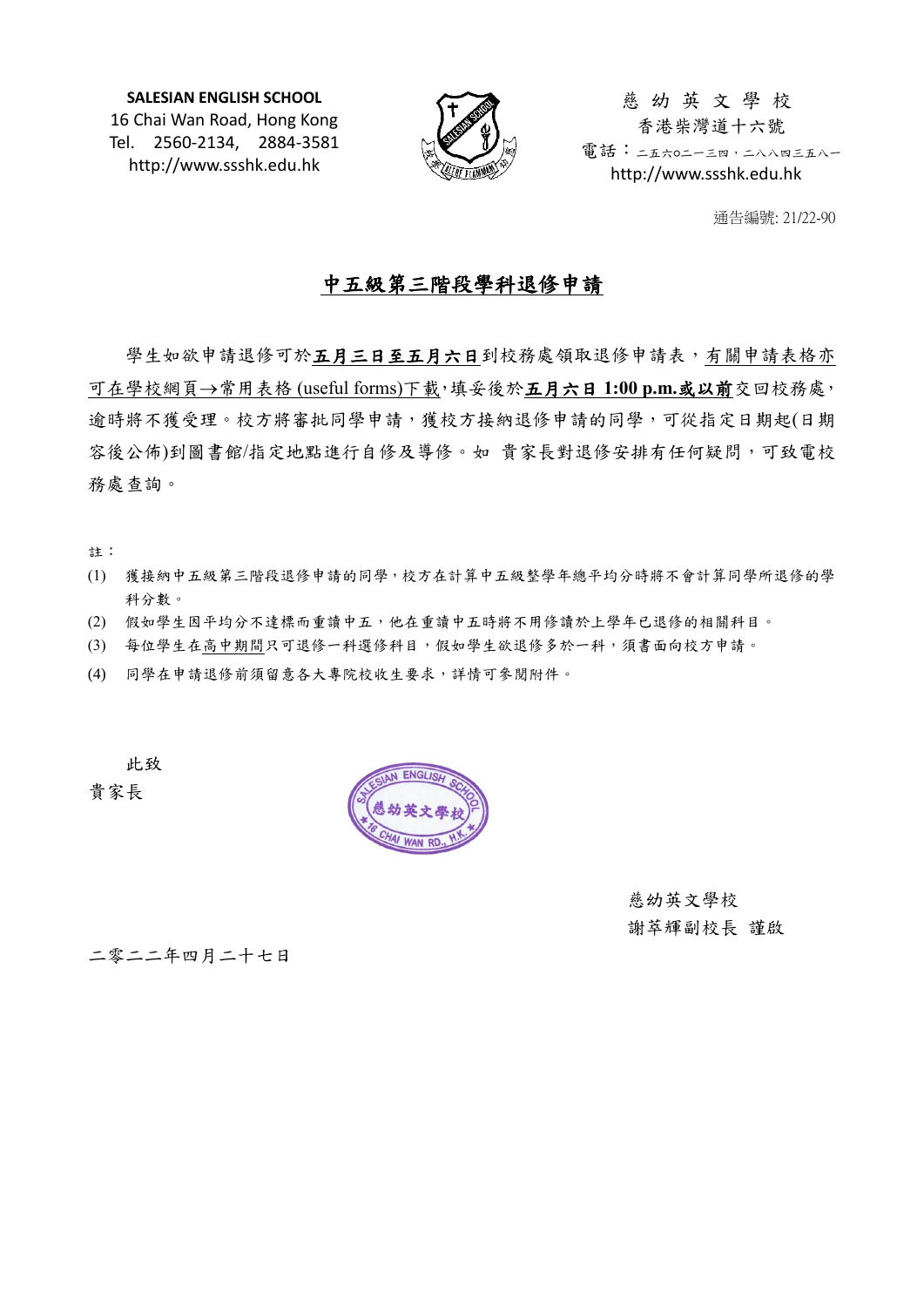**SALESIAN ENGLISH SCHOOL** 16 Chai Wan Road, Hong Kong Tel. 2560-2134, 2884-3581 http://www.ssshk.edu.hk



慈 幼 英 文 學 校 香港柴灣道十六號 電話:二五六0二一三四,二八八四三五八一 http://www.ssshk.edu.hk

## **Application for Withdrawal of electives for S5 students in the third term**

Students who plan to withdrawal elective subjects can obtain the application form from the school office during  $3/5$  to  $6/5$ . The form can also be downloaded from the school webpage  $\rightarrow$  Useful Forms. Please submit the completed form to the office **on or before 6/5** 1:00 p.m., late application will not be accepted. For approved applications, students will be allocated to school library for self-study or tutorials. Please contact the school office for more information.

Notes:

- 1. For students whose withdrawal application is accepted, their subject marks will not be counted in the annual marks of that year.
- 2. If students who will be demoted in the coming academic year, they do not need to re-take those withdrawn subjects they have applied.
- 3. Each student is allowed to withdraw ONE elective subject only, student needs to write to the school principal for extra subjects to withdraw.
- 4. Students can refer to the attachment on the basic entrance requirements of different institutes before application.